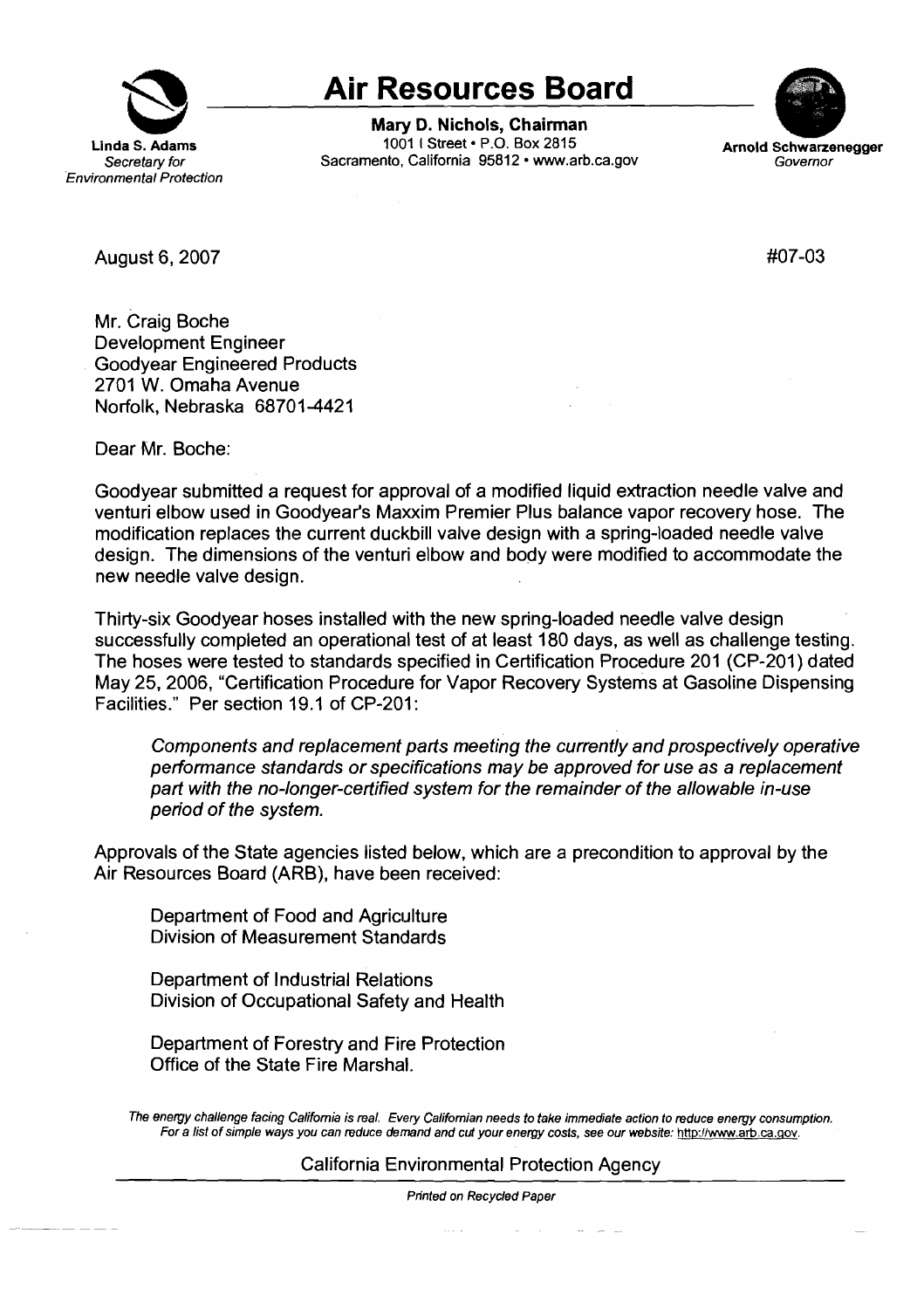Mr. Craig Boche August 6, 2007 Page 2

Based upon the results of the operational test, information provided by Goodyear, and approvals by all appropriate agencies, ARB staff has determined that Goodyear's Maxxim Premier Plus balance coaxial hose, when installed in accordance with the manufacturer's installation and maintenance instructions (enclosed), will not adversely affect the performance of the Phase II On-Board Refueling Vapor Recovery (ORVR) balance systems. The liquid extraction system is capable of removing five milliliters per gallon (5 ml/gal) of gasoline at a minimum dispensing rate of six gallons per minute (6 gal/min). The hoses with the new modified liquid extraction needle valve and venturi elbow will be identified with a Julian Date code prefaced by the letters 'NV' (i.e. NV2157) and a visual mark on the outer hose indicating the location of the liquid pick-up device.

Goodyear's Maxxim Premier Plus Balance coaxial vapor recovery hose with spring-loaded check valve and modified venturi elbow and body is approved for use as a replacement part in Exhibit 2 of Executive Order G-70-52-AM and referenced in the Phase II ORVR Balance vapor recovery systems listed below. These hoses are approved replacement components for the listed systems until April 1, 2009.

| <b>Executive</b>    |                                                                                    |
|---------------------|------------------------------------------------------------------------------------|
| Order               | <b>Description</b>                                                                 |
| <b>Number</b>       |                                                                                    |
| G-70-17-AD          | Modification of Certification of the Emco Wheaton Balance Phase II Vapor           |
|                     | <b>Recovery System</b>                                                             |
| G-70-23-AC          | Recertification of the Exxon Balance Phase II Vapor Recovery System                |
| G-70-25-AA          | Recertification of the Atlantic Richfield Balance Phase II Vapor Recovery System   |
| G-70-36-AD          | Modification of Certification of the OPW Balance Phase II Vapor Recovery System    |
| G-70-38-AB          | Recertification of the Texaco Balance Phase II Vapor Recovery System               |
| G-70-48-AA          | Recertification of the Mobil Oil Balance Phase II Vapor Recovery System            |
| G-70-49-AA          | Recertification of the Union Balance Phase II Vapor Recovery System                |
| G-70-52-AM          | Certification of Components for Red Jacket, Hirt, and Balance Phase II Vapor       |
|                     | <b>Recovery System</b>                                                             |
| $G-70-53-AA$        | Recertification of the Chevron Balance Phase II Vapor Recovery System              |
| $G - 70 - 125 - AA$ | Modification of the Certification of the Husky Model V Phase II Balance Vapor      |
|                     | <b>Recovery Nozzle</b>                                                             |
| G-70-134            | Certification of the EZ Flo Rebuilt A-4000 Series and 11V-Series Vapor Recovery    |
|                     | Nozzle                                                                             |
| G-70-170            | Certification of the EZ-Flo Rebuilt 5005 and 5015 Nozzles for use with the Balance |
|                     | Phase II Vapor Recovery System                                                     |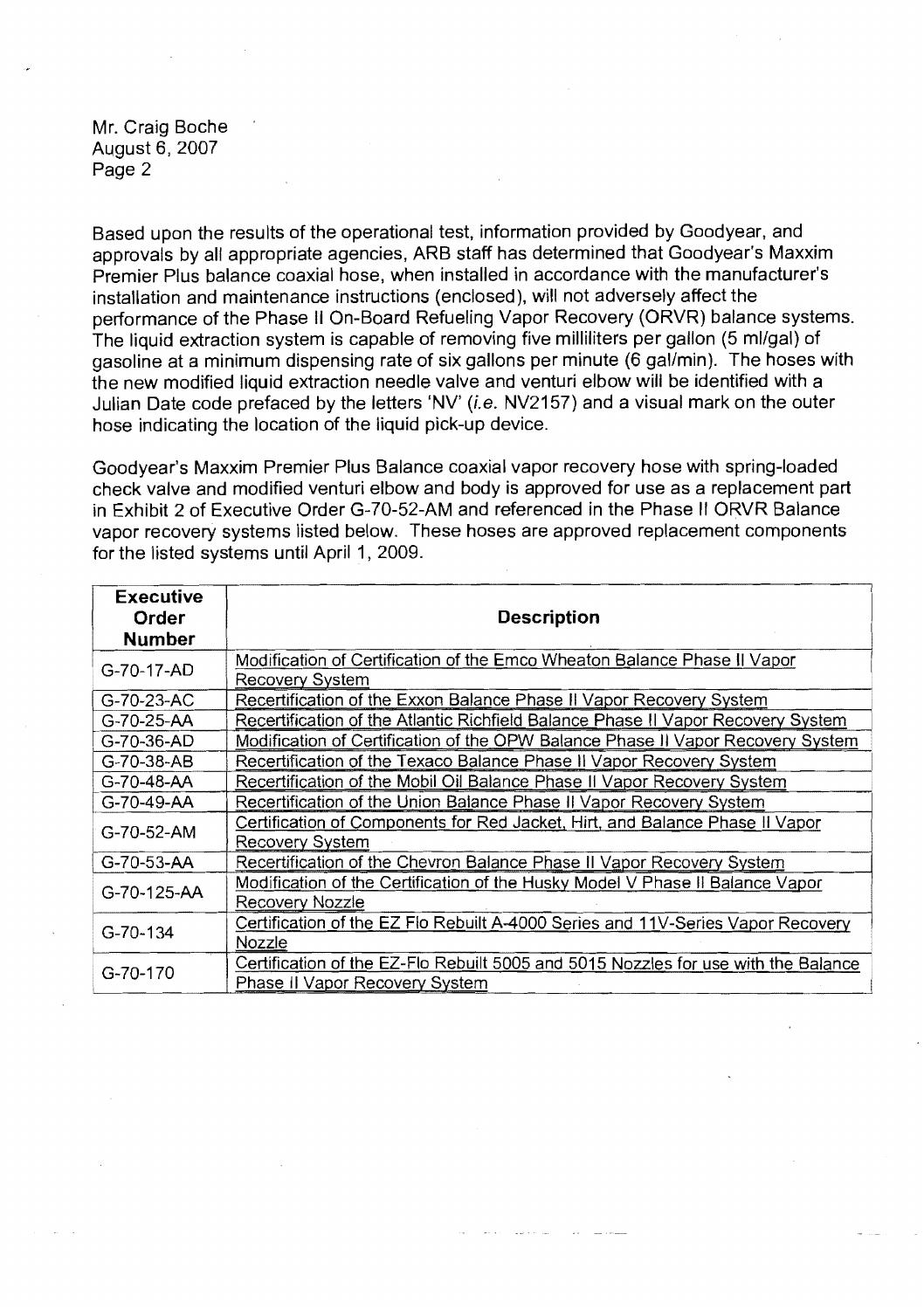Mr. Craig Boche August 6, 2007 Page 3

Should you have questions or need further information, please contact George Lew at (916) 327-0900 or via email at  $g$ lew@arb.ca.gov or Pat Bennett at (916) 322-8959 or via email at [pbennett@arb.ca.gov.](mailto:pbennett@arb.ca.gov)

 $LML$   $DMAC.$ Well (*Hatch John)* 

**Enclosure** 

cc: Jim Swaney San Joaquin Valley Air Pollution Control District

> John Marvin Bay Area Air Quality Management District

Gary Ma Yolo-Solano Air Quality Management District

Randy Smith . San Diego County Air Pollution Control District'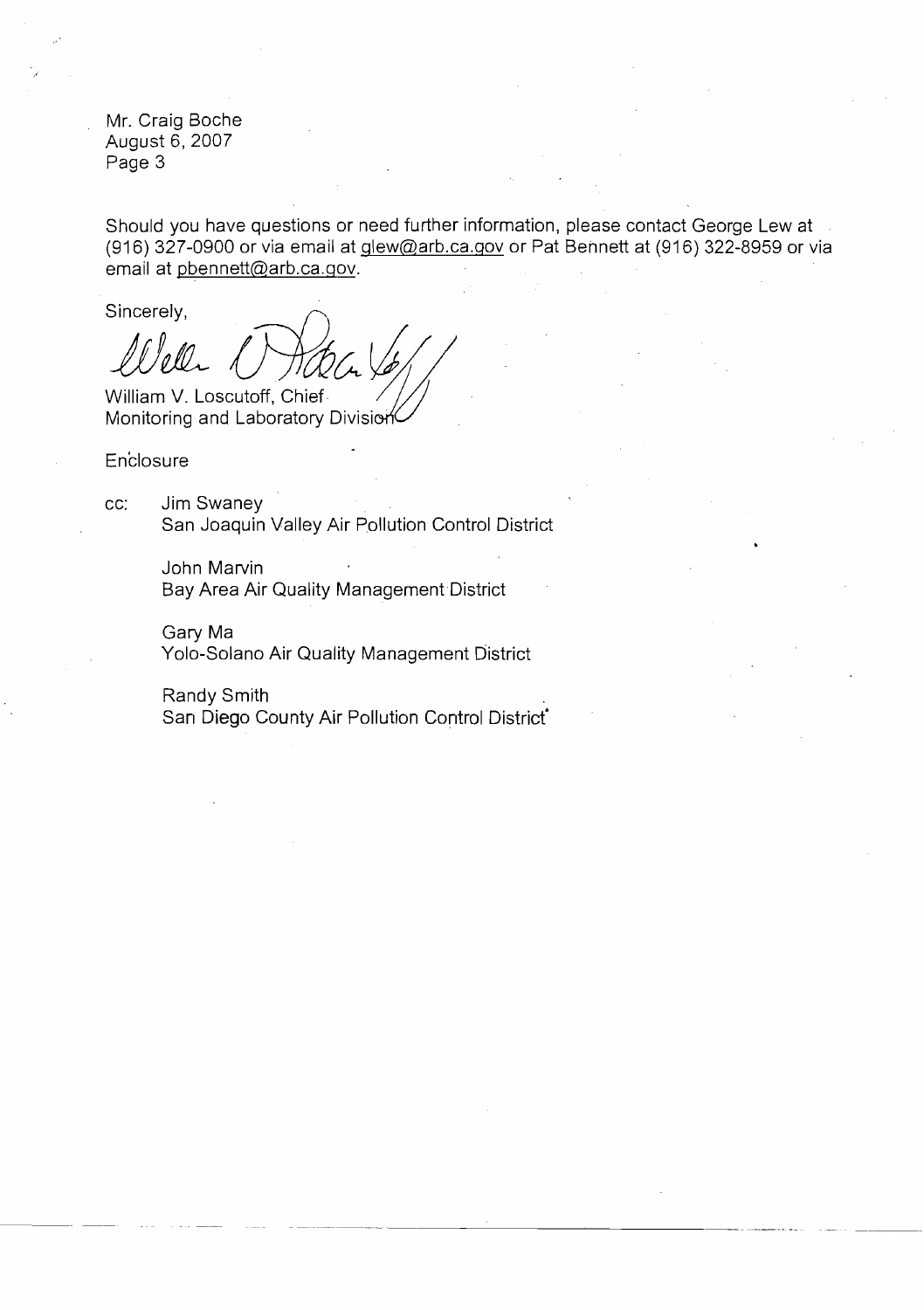# **GOOD/YEAR**

#### **Maxxim Premier Installation Instructions**

- 1. Install the correct hose length and other hanging hardware on the dispenser. This will include whip hose, breakaway, long hose, and nozzle.
	- When installing Maxxim Premier Plus, the end of the hose stamped "NOZZLE END" must be attached to the nozzle.
	- If a hose retractor is required, use the Goodyear Maxguard retractor clamp; part # 532-365-105-000-00.
	- Do not use high retractor tension. High tension is difficult for customers to handle and it reduces the life of the hose. Retractor tension above 12 pounds will void the warranty.
	- Do not mix Maxxim Premier outer or inner hose with components from other manufacturer's stage II hoses. The mixed assembly may not be grounded and could cause a serious fire hazard.
	- Make sure that the long hose does not touch the pavement or the top of the island when the nozzle hangs on the dispenser hook.
- 2. Tighten the swivel nut to 50 ft. lbs. torque using an open end torque wrench. Do not use a pipe wrench because the teeth on the wrench will damage the fitting. This connection is sealed by an o-ring. Do not apply thread sealant.

*Alternate method:* If a torque wrench is not available, tum the swivel nut by hand until snug and the o-ring is seated. Then use a wrench to tighten the swivel nut  $\frac{1}{4}$  turn past snug. This connection has straight threads and must be cinched tight to prevent the threads from unscrewing in service.

One source for an open end torque wrench is Belknap Tools, both part #'s are needed: VB-0608005 open end wrench head VB-lO0ST-1 wrench handle preset at the factory to 50 ft lbs

After extended service, the swivel nut o-ring can be lubricated with front end bearing grease or Parker O-Lube.

#### **Maxxim Premier Plus Venturi Pick-up Length Instructions**

It is the responsibility of the installer to determine the optimum venturi pick-up length and verify that hoses installed on a dispenser have the optimum pick-up location. Failure to properly size the pick-up location will reduce the effectiveness of the venturi in removing liquid blockage from the outer vapor hose and may result in failure of the liquid removal test.

When the Maxxim Premier Plus hose is assembled in the factory, a mark is placed on the outer hose to locate the venturi pick-up location. This mark will help the installer determine whether the hose has the optimum pick-up location for the installation.